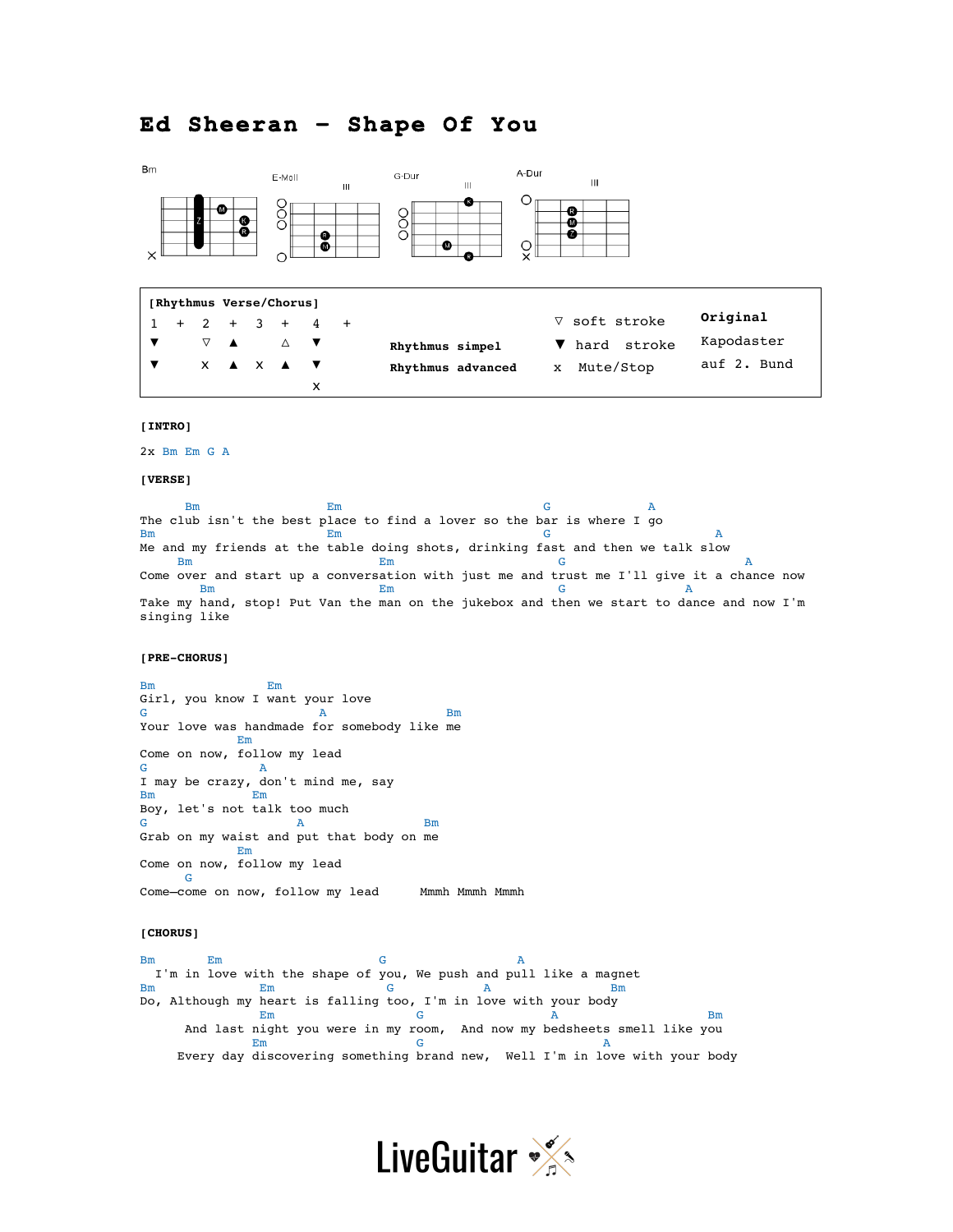3x Bm Em G A (3xOh I) I'm in love with your body Bm **Em G**  Every day discovering something brand new A I'm in love with the shape of you

## **[VERSE]**

Bm Em One week in we let the story begin G A RESIDENCE A RESIDENCE A RESIDENCE A RESIDENCE A RESIDENCE A RESIDENCE A RESIDENCE A RESIDENCE A RESIDENCE A RESIDENCE A RESIDENCE A RESIDENCE A RESIDENCE A RESIDENCE A RESIDENCE A RESIDENCE A RESIDENCE A RESIDENCE A RE We're going out on our first date<br>  $\frac{Bm}{E}$  Bm Em But you and me are thrifty so go all you can eat G A Fill up your bag and I fill up a plate **Bm** Emergency Emergency Emergency Emergency Emergency Emergency Emergency Emergency Emergency Emergency Emergency We talk for hours and hours about the sweet and the sour G A And how your family is doin' okay **Bm** Emergency Emergency Emergency Emergency Emergency Emergency Emergency Emergency Emergency Emergency Emergency And leave and get in a taxi, we kiss in the backseat G A RESERVE A Tell the driver make the radio play, and I'm singing like

#### **[PRE-CHORUS]**

Bm Em Girl, you know I want your love  $A$  Bm Your love was handmade for somebody like me Em Come on now, follow my lead G **A** I may be crazy, don't mind me, say  $Em$ Bm Em Boy, let's not talk too much  $A$  Bm Grab on my waist and put that body on me Em Come on now, follow my lead G Come—come on now, follow my lead Mmmh Mmmh Mmmh

#### **[CHORUS]**

Bm Em G A Bm I'm in love with the shape of you, We push and pull like a magnet do, Em G A Bm Although my heart is falling too, I'm in love with your body Em G A Bm And last night you were in my room, and now my bedsheets smell like you Em Books and G and A Every day discovering something brand new, Well I'm in love with your body 3x Bm Em G A<br>
(3x0h I) I'm in lov I'm in love with your body Bm Em G Every day discovering something brand new A I'm in love with the shape of you